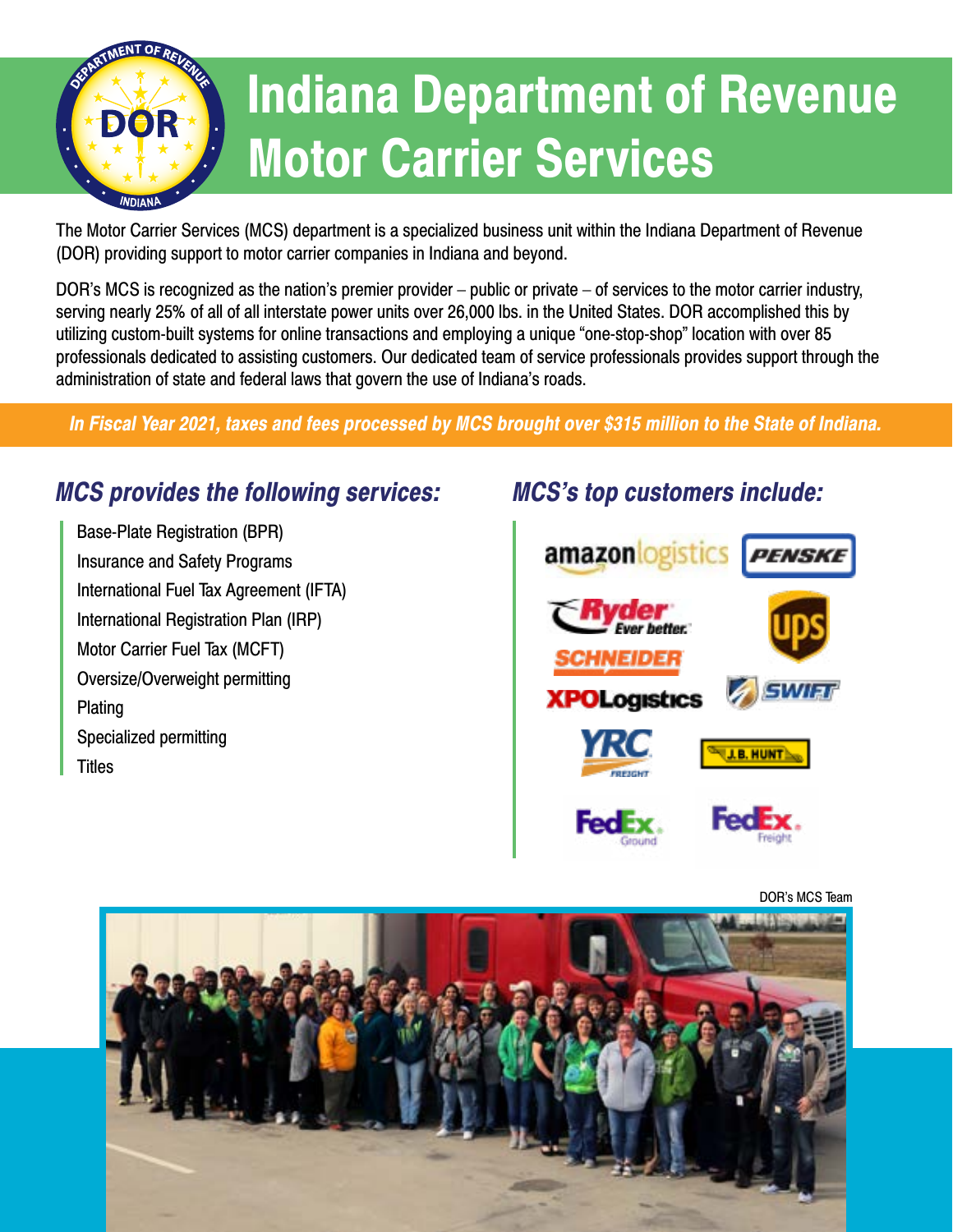

#### **Fuel Tax Administration**

Motor Carriers who travel in or through Indiana pay fuel taxes either through the International Fuel Tax Agreement (IFTA), for interstate vehicles, or the Indiana Motor Carrier Fuel Tax program (MCFT), for intrastate vehicles.

DOR's MCS team administers these programs for all carriers that choose to register in Indiana. IFTA fuel taxes are distributed through the IFTA clearing house to each state based on miles driven within that state (including Indiana). MCFT taxes remain in Indiana.

| ī |   |
|---|---|
| Ξ |   |
| Ī |   |
| T | ۰ |
| Ī |   |
|   |   |

over **12,500**  transportation businesses served



#### **Registering & Titling Power Units & Trailers**

Motor carriers must register their power units through  $\overline{OVEV}$ the International Registration Plan (IRP), for interstate vehicles, or the Indiana Base Plate Registration plan<br>
(BPR), for intrastate vehicles.

DOR's MCS team provides both registration and titling services for all carriers that choose to register in Indiana.

DOR also collaborates with BMV to support titling, registration and tolling operations.

In FY 2021, DOR worked with nearly 10,000 transportation business to provide service to over 1.23 million vehicles/trailers. This resulted in more than \$155 million in IRP funds that are used to support DOR MCS operations and the Indiana State Police.



vehicles registered



Working with the Motor Carrier Services (MCS) Division of Indiana Department of Revenue is a great reminder of why Indiana leads the nation in commercial vehicle registrations. Centered around their "one stop shop" philosophy, the MCS employees regularly set the standard for first class efficiency and customer service. Motor carriers within our association as well as from across the nation regularly share the positive experiences from their interactions with MCS. There are a lot of moving parts and a lot of opportunities for unexpected challenges and the MCS employees pride themselves in managing those situations in a way that is seamless to the customer.

- Gary Langston, Indiana Motor Truck Association